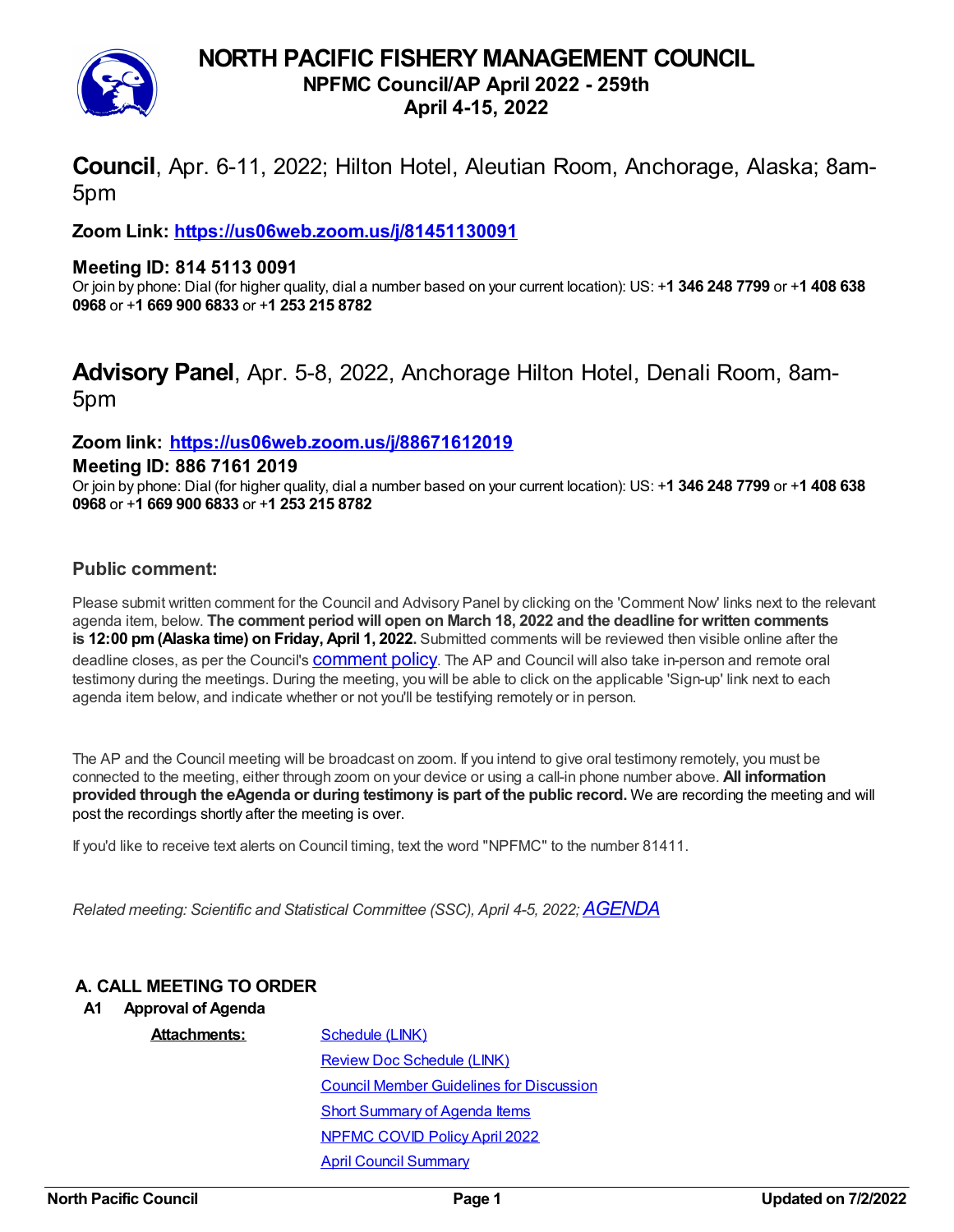| <b>April Time Log</b>   |
|-------------------------|
| <b>YouTube Link</b>     |
| <b>April Newsletter</b> |

### **B. REPORTS**

**B1 Executive Director's Report (including Exec Committee report on Council process ideas for change)**

|                | <b>Attachments:</b>                                                                                             | <b>B1 ED report</b>                                              |
|----------------|-----------------------------------------------------------------------------------------------------------------|------------------------------------------------------------------|
|                |                                                                                                                 | <b>B1 Fulbright Press Release</b>                                |
|                |                                                                                                                 | <b>B1 TCC Summit Tibal Priorities</b>                            |
|                |                                                                                                                 | <b>B1 Executive Committee Report on Ideas for Process Change</b> |
|                |                                                                                                                 | <b>B1 IFQ Report to the Fleet for 2021</b>                       |
|                |                                                                                                                 | <b>B1 US Navy Notice - GOA EIS</b>                               |
|                |                                                                                                                 | <b>B1 PNCIAC Report</b>                                          |
|                |                                                                                                                 | <b>B1 PPT Exec Committee Report</b>                              |
| <b>B2</b>      | NMFS Management Report (including annual EFH consultations report, interagency seabird working<br>group report) |                                                                  |
|                | <b>Attachments:</b>                                                                                             | <b>B2 NMFS Report</b>                                            |
|                |                                                                                                                 | <b>B2 NMFS EFH Report</b>                                        |
|                |                                                                                                                 | <b>B2 Interagency Seabird Workgroup Report</b>                   |
|                |                                                                                                                 | <b>B2 FR Notice on North Pacific Right Whales</b>                |
|                |                                                                                                                 | <b>B2 IFQ transfer ER Council Feb 2022 request</b>               |
|                |                                                                                                                 | <b>B2 IFQ transfer ER NMFS response</b>                          |
|                |                                                                                                                 | <b>PPT B2 EFH Report</b>                                         |
| <b>B3</b>      | <b>NOAA General Counsel Report</b>                                                                              |                                                                  |
|                | <b>Attachments:</b>                                                                                             | <b>B3 Designated Officials Memorandum</b>                        |
|                |                                                                                                                 | <b>B3 Recusal Determinations April 2022</b>                      |
| <b>B4</b>      | <b>ADF&amp;G Report (written only)</b>                                                                          |                                                                  |
| <b>B5</b>      | <b>Attachments:</b><br><b>USCG Report</b>                                                                       | <b>B4 ADFG Report</b>                                            |
|                | <b>Attachments:</b>                                                                                             | <b>B5 USCG Report</b>                                            |
|                |                                                                                                                 | <b>PPT B5 USCG Enforcement Report</b>                            |
| <b>B6</b>      | <b>USFWS Report</b>                                                                                             |                                                                  |
|                | <b>Attachments:</b>                                                                                             | <b>B6 USFWS Report</b>                                           |
| Β7             | <b>NIOSH Report (written only)</b>                                                                              |                                                                  |
|                | <b>Attachments:</b>                                                                                             | <b>B7 NIOSH Report</b>                                           |
| B <sub>8</sub> |                                                                                                                 | Cooperative Reports (AFA, A80, CGOA rockfish, BSAI crab)         |
|                | <b>Attachments:</b>                                                                                             | <b>B8 Action Memo</b>                                            |
|                |                                                                                                                 | <b>B8 Cooperative Reports (LINK)</b>                             |
|                |                                                                                                                 | <b>B8 Coop Report Infographic</b>                                |
| <b>B</b> 9     | Public Comment on B1 through B8 agenda items                                                                    | <b>B8 PCCRC Funded Salmon Research</b>                           |
|                | <b>B10 SSC Report</b>                                                                                           |                                                                  |
|                | <b>Attachments:</b>                                                                                             | <b>PPT C3 SSC Report</b>                                         |
|                |                                                                                                                 | <b>C3 SSC Report Scallop SAFE</b>                                |
|                |                                                                                                                 | <b>PPT C4 SSC Report</b>                                         |

[Balance](https://meetings.npfmc.org/CommentReview/DownloadFile?p=8efd8cbd-fd85-448e-8dc1-301b9dda7127.pdf&fileName=Balance%20of%20SSC%20Report%20April%20DRAFT%20.pdf) of SSC Report April DRAFT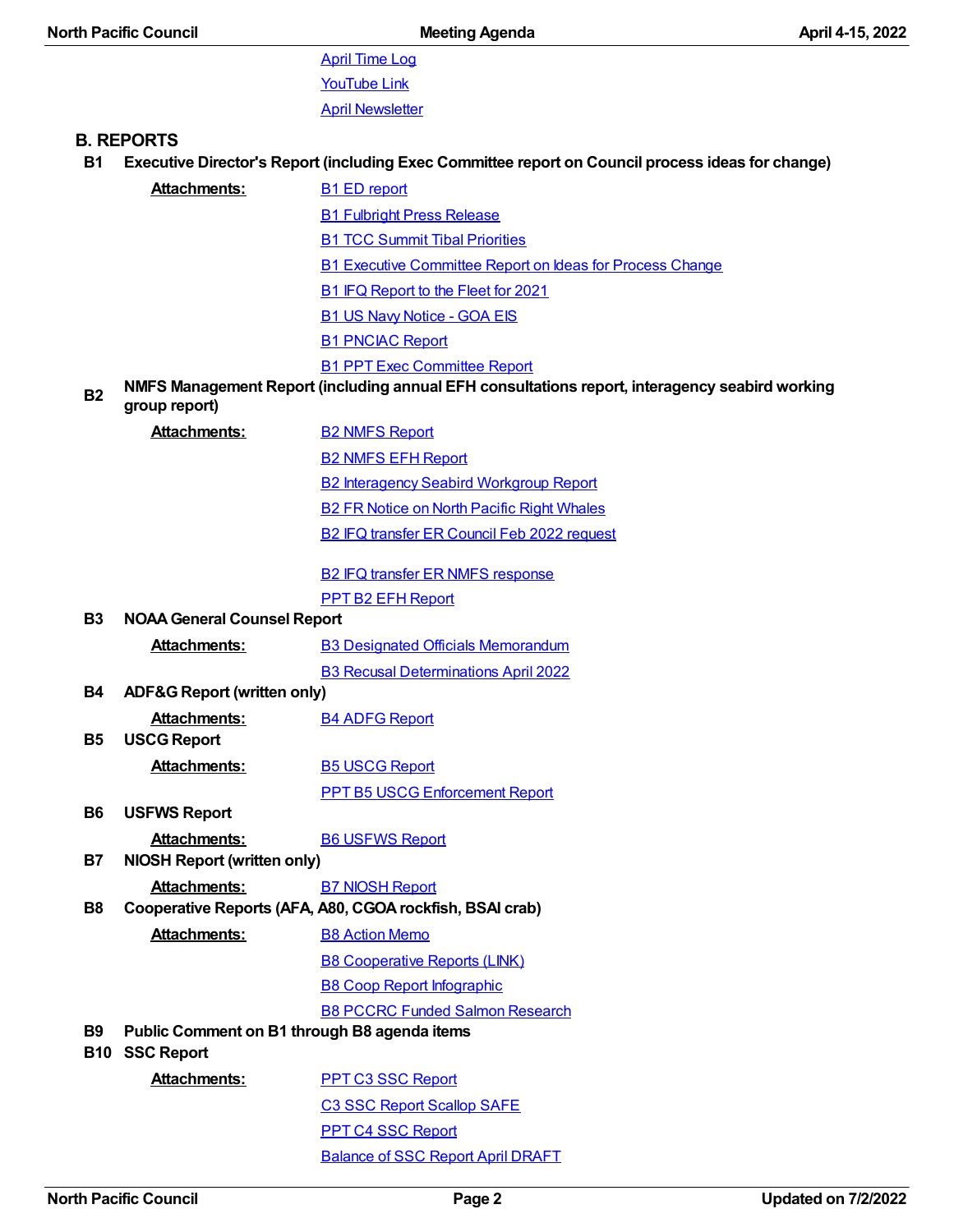| <b>North Pacific Council</b> |                                                      | <b>Meeting Agenda</b>                                                       | April 4-15, 2022 |
|------------------------------|------------------------------------------------------|-----------------------------------------------------------------------------|------------------|
|                              |                                                      | <b>PPT Balance of SSC Report</b>                                            |                  |
|                              |                                                      | <b>SSC Report April 2022 FINAL</b>                                          |                  |
|                              | B11 AP Report                                        |                                                                             |                  |
|                              | <b>Attachments:</b>                                  | <b>AP Admin Issues</b>                                                      |                  |
|                              |                                                      | <b>AP Minutes April 2022</b>                                                |                  |
|                              | <b>C. MAJOR ISSUES / FINAL ACTION ITEMS</b>          |                                                                             |                  |
| C <sub>1</sub>               | C1 IFQ omnibus amendments - Final Action             |                                                                             |                  |
|                              | <b>Attachments:</b>                                  | <b>C1 Action Memo</b>                                                       |                  |
|                              |                                                      | <b>C1 IFQ Omnibus Analysis</b>                                              |                  |
|                              |                                                      | C1 Addendum to IFQ Omnibus Analysis Table 4-7                               |                  |
|                              |                                                      | C1 Enforcement Committee Minutes                                            |                  |
|                              |                                                      | <b>C1 AP Motion</b>                                                         |                  |
|                              |                                                      | <b>PPT C1 IFQ Omnibus</b>                                                   |                  |
|                              |                                                      | C1 Motion                                                                   |                  |
| C <sub>2</sub>               |                                                      | C2 RQE fee collection program - Final Action                                |                  |
|                              | <b>Attachments:</b>                                  | <b>C2 Action Memo</b>                                                       |                  |
|                              |                                                      | <b>C2 RQE Funding Analysis</b>                                              |                  |
|                              |                                                      | PPT AP C2 RQE Funding                                                       |                  |
|                              |                                                      | <b>PPT Council C2 RQE Funding</b>                                           |                  |
|                              |                                                      | <b>C2 AP Motion</b>                                                         |                  |
|                              |                                                      | <b>C2 Council Motion</b>                                                    |                  |
| C <sub>3</sub>               | C3 Scallops - SAFE report, ABC/OFL, Plan Team report |                                                                             |                  |
|                              | <b>Attachments:</b>                                  | <b>C3 Action Memo</b>                                                       |                  |
|                              |                                                      | <b>C3 Scallop Plan Team Report</b>                                          |                  |
|                              |                                                      | <b>C3 Scallop SAFE Report</b>                                               |                  |
|                              |                                                      | <b>PPT C3 Scallops</b>                                                      |                  |
|                              |                                                      | <b>C3 AP Motion</b>                                                         |                  |
|                              |                                                      | <b>C3 Council Motion</b>                                                    |                  |
| C4                           |                                                      | C4 Central GOA rockfish adjustments - Initial Review                        |                  |
|                              | <b>Attachments:</b>                                  | <b>C4 Action Memo</b>                                                       |                  |
|                              |                                                      | C4 Rockfish Program Adjustments Analysis                                    |                  |
|                              |                                                      | <b>PPT C4 Rockfish Adjustments</b>                                          |                  |
|                              |                                                      | <b>C4 AP Motion</b>                                                         |                  |
|                              |                                                      | <b>C4 Council motion</b>                                                    |                  |
|                              | <b>D. OTHER ISSUES</b>                               |                                                                             |                  |
| D <sub>1</sub>               |                                                      | D1 BBRKC Management, Biology and Gear Impact - Information/Discussion Paper |                  |
|                              | <b>Attachments:</b>                                  | <b>D1 Action Memo</b>                                                       |                  |
|                              |                                                      | <b>D1 BBRKC Information Paper</b>                                           |                  |
|                              |                                                      | D1 BBRKC Info Paper Appendix 2                                              |                  |
|                              |                                                      | D1 Monthly PTR Swept Area 2016-2021 Animated                                |                  |
|                              |                                                      | <b>D1 AP Motion</b>                                                         |                  |
|                              |                                                      |                                                                             |                  |

PPT D1 [BBRKC](https://meetings.npfmc.org/CommentReview/DownloadFile?p=79eb7c12-4dd0-4082-9280-136bae70416d.pdf&fileName=PPT%20D1%20BBRKC.pdf)

D1 [Council](https://meetings.npfmc.org/CommentReview/DownloadFile?p=b7f81720-3c50-4a54-b80c-e694f94345ec.pdf&fileName=D1%20Council%20Motion.pdf) Motion